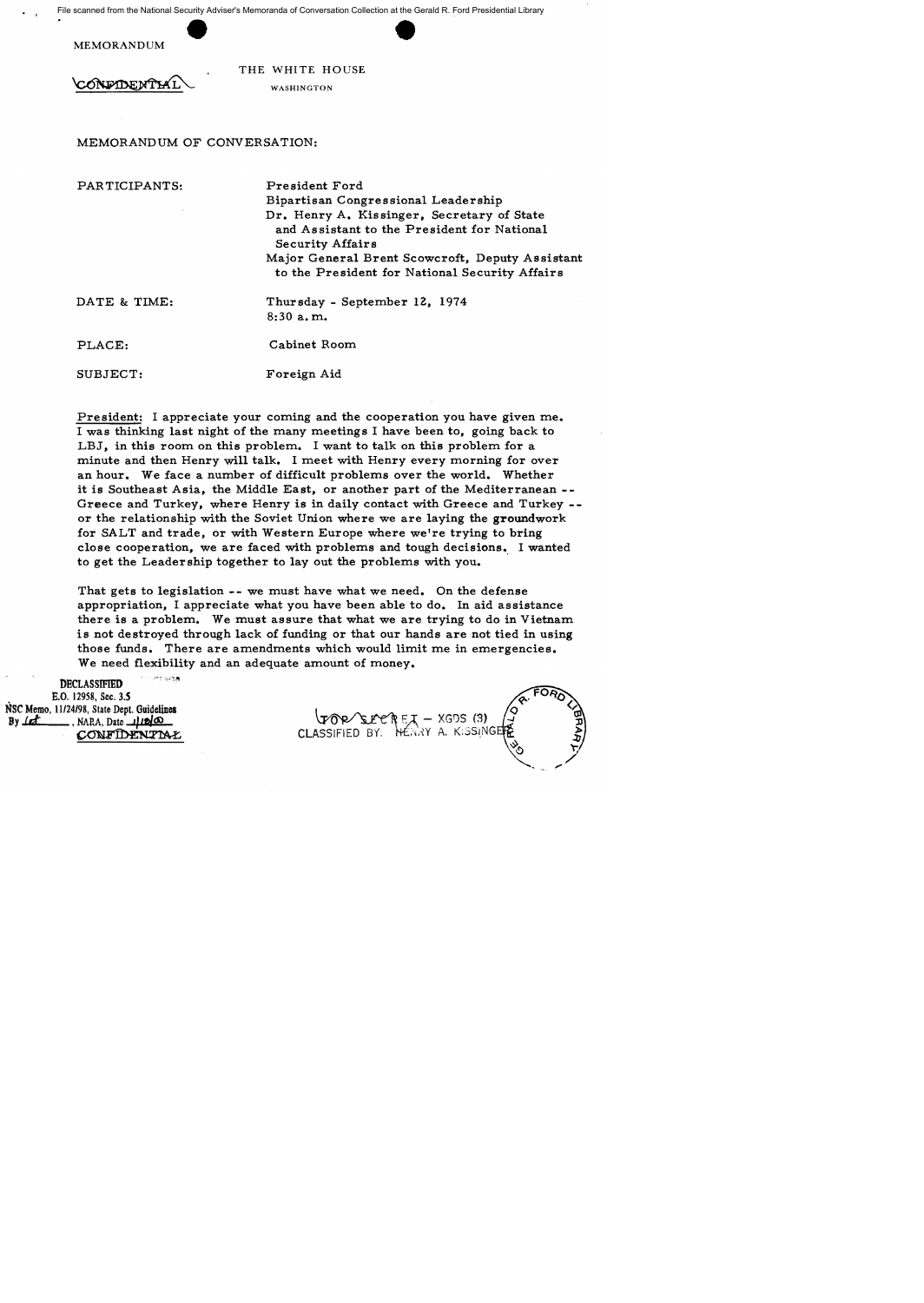## CONFIDENTIAL

 $\cdot$  ,

There is a prospect of increased military activity in Vietnam, and also in the Mideast. We went through a crisis in Cyprus. We hope there won't be anything else, but we must be prepared in case there is. Now let me turn it over to Henry and then I hope for a frank discussion.

Kissinger: I strongly support the President's statement about the opportunities we face in foreign policy. There is new leadership in Europe, and with our new situation, it has created a new atmosphere. The Soviet Union has gone out of its way to create a good atmosphere. In SALT we are facing the best prospects we have faced in some time. In the Mideast we are facing a difficult negotiation. It is difficult to phase them to show progress and prevent a blowup. We are pursuing a low profile with Greece and Turkey because passions run so high; we want to nudge them to negotiate so we will not be blamed for a collapse. We are making progress though. This is by way of background:

In Southeast Asia, there is the problem of money and restrictions. If we bug out of Vietnam, it would affect our whole foreign policy and the reliance that countries can place on us. If the amounts are too small, it matters little whether it is barely too little or much too little. In MAP, you know the requests and the appropriation.

President: I was discussing this a day or so ago. A soldier on patrol normally carries 8 grenades. Now they carry two. What does that do to the soldier's morale. Their morale inevitably sags and that at the least unsettles the situation in South Vietnam.

Kissinger: It is a vicious cycle. The psychology is as important as the military situation. Until June they felt good. Then their ammunition was reduced and their morale sagged. Then they gave up some outposts and their morale dropped more.

We think North Vietnam is on the brink of deciding whether or not to go the military route. To the extent we cut back, we encourage military action.

It is not a matter of economizing -- we don't have enough. We have done what we can. Unused equipment disintegrates rapidly.

We realize the funds are agreed.

Mahon: There is one area, though. There is \$77 million for the  $F-5$ can be used.

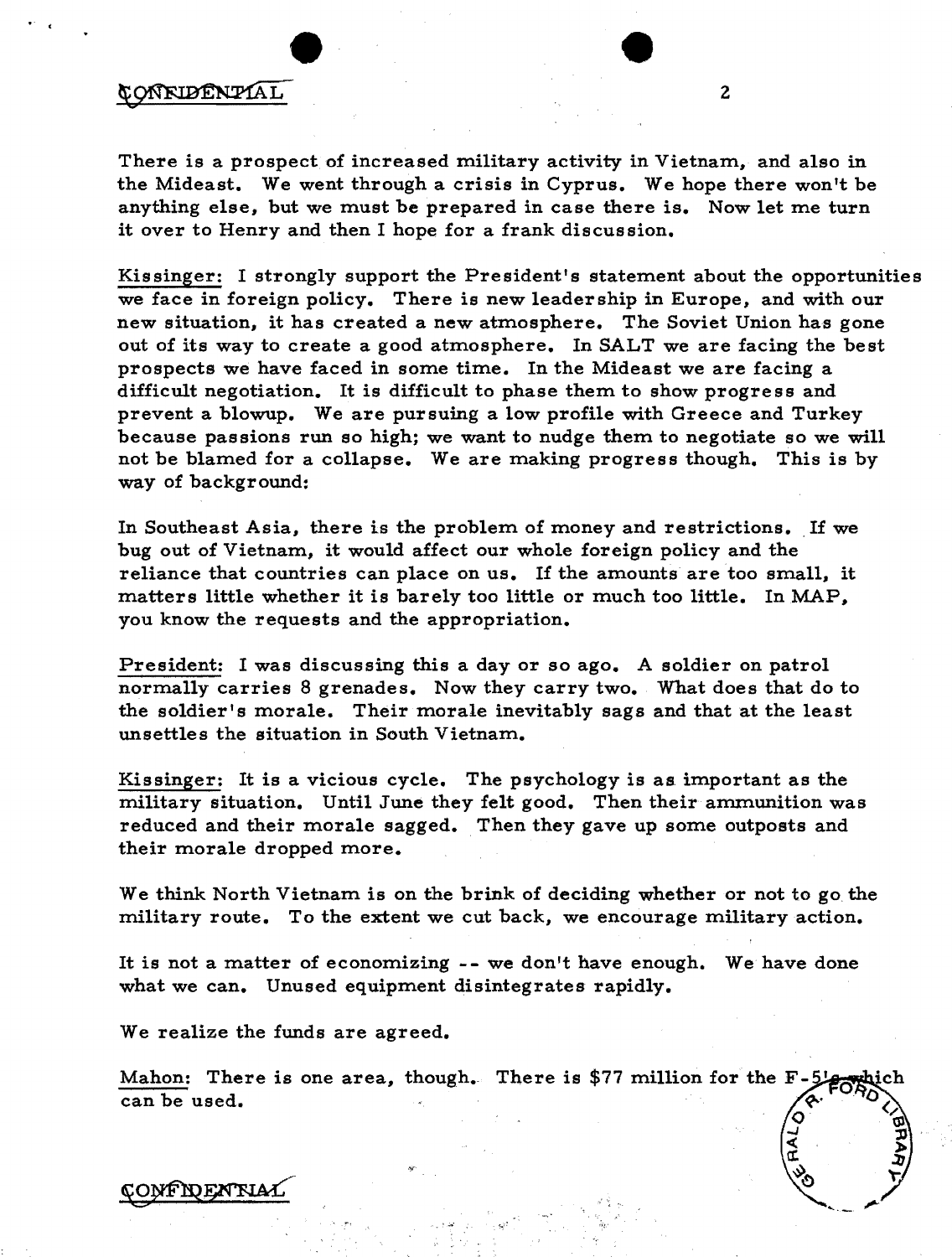## CONFIDENTIAI

Kissinger: We agree, but we will still have to come in for a supplemental. It's not enough.

On the economic side, the funds are totally inadequate. We gave a 5-year program and we said the worst Way is to give just too little because you can never get a process of growth.  $$600$  million is the minimum to stabilize the situation. At the levels now the situation will be seriously jeopardized. Food and fuel costs have risen tremendously. This has to do with political stability. In June we were impressed with Ambassador Martin's report of progress. Now the impact of these cutbacks is turning the situation around. The situation is a disaster.

Stennis: The actual facts as I understand. The money until now has come out of Defense without a method to let it be traced. This year there are requirements for proper accounting. I suggested a personal Presidential representative to watch the spending. I think we should try it and we should give \$800- 900 million. With tightening up it should be enough. They were firing like we did. They have reduced that. I think we should try this.

President: Do you recommend a military man?

Stennis: He must have military knowledge.

Aiken: One reason for the cut is they still have a million men under arms.

President: I would assume they have kept the levels up because there has been no reduction in the opposition.

Kissinger: On the contrary, North Vietnamese forces have tripled since the Agreement. North Vietnam has built a whole system of roads so that equipment can come in in a day OT so. They [the ARVN] were doing OK until these cuts.

We maybe shouldn't have trained them in our tactics, but we have and it is now their own and it would be disastrous to change.

McClellan: How much more do you need?

Kissinger: \$200 million in military and \$150 in economic.

Mahon: We can provide Kissinger with this money right now. We have to try to hold the line now and try in the new session for more.



CONPIDENTIAL

3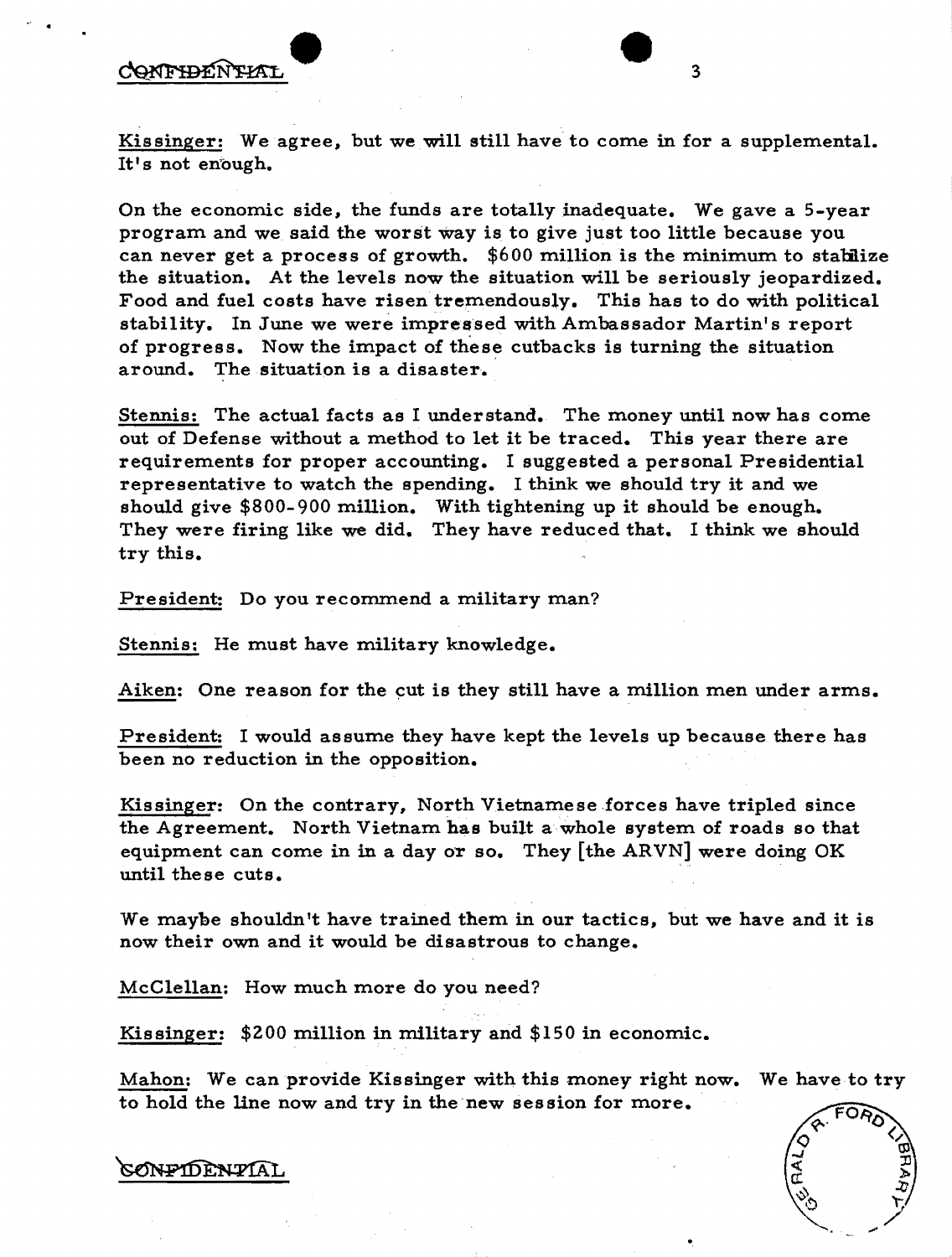McClellan: So how much more are you going to ask for?

Hays: I have never seen the Vietnam aid debate more acrimonious. This is an election year. Fertilizer is a sore point here -- you can't get it here. To talk two months before elections about more aid and more fertilizer is dreaming. Try to hold the line and come back after the elections. I think these are the facts.

President: I understand, but we are trying to lay things out frankly.

Hays: We could have done it earlier, but to reopen it now is really impossible.

Cederberg: 1 think we will not get a billbefore the elections and will be working on a CR. The problem is the CR is low and doesn't include the Middle East.

Kissinger: That's right. The bill has been cut so badly that in many ways we would be better off with a CR, except it would cripple us in the Middle East.

Hebert: We defeated attempts in the House to cut to \$900 million. The Senate was lower but we gave \$1 billion. It was Appropriations which did the \$700 million. We will give you a supplemental; it is on the floor that the trouble will come.

President: The Middle East is tough right now. We are negotiating with Rabin now. They are asking for substantial funds. Look at it in global terms: How can we be having a disaster in Southease Asia while we are trying to negotiate in the Middle East?

Hays: I filibustered a cut-off of aid to Turkey. You can get Israeli aid, but Greece and Turkey is another problem. I am afraid the Committee may put the Turk prohibition in. You better work on that one.

President: A cut-off to Greece and Turkey would have dire consequences. Negotiations are moving in the direction which we think will be satisfactory.

Sparkman: My committee reported out a bill which had inadequacies. To be frank, though, I think we will have a fight on the floor trying to sustain what is in it.

Kissinger: In addition to the funds, we are concerned about the restrictions. In Greece and Turkey, the only way the situation can be worked out  $\sqrt{2}$ .

> 'Ol lJ lao

 $\bigg)$ 

## EXPERIMENTIAL EXPONSIVE EXPLORATION OF THE CONTINUES.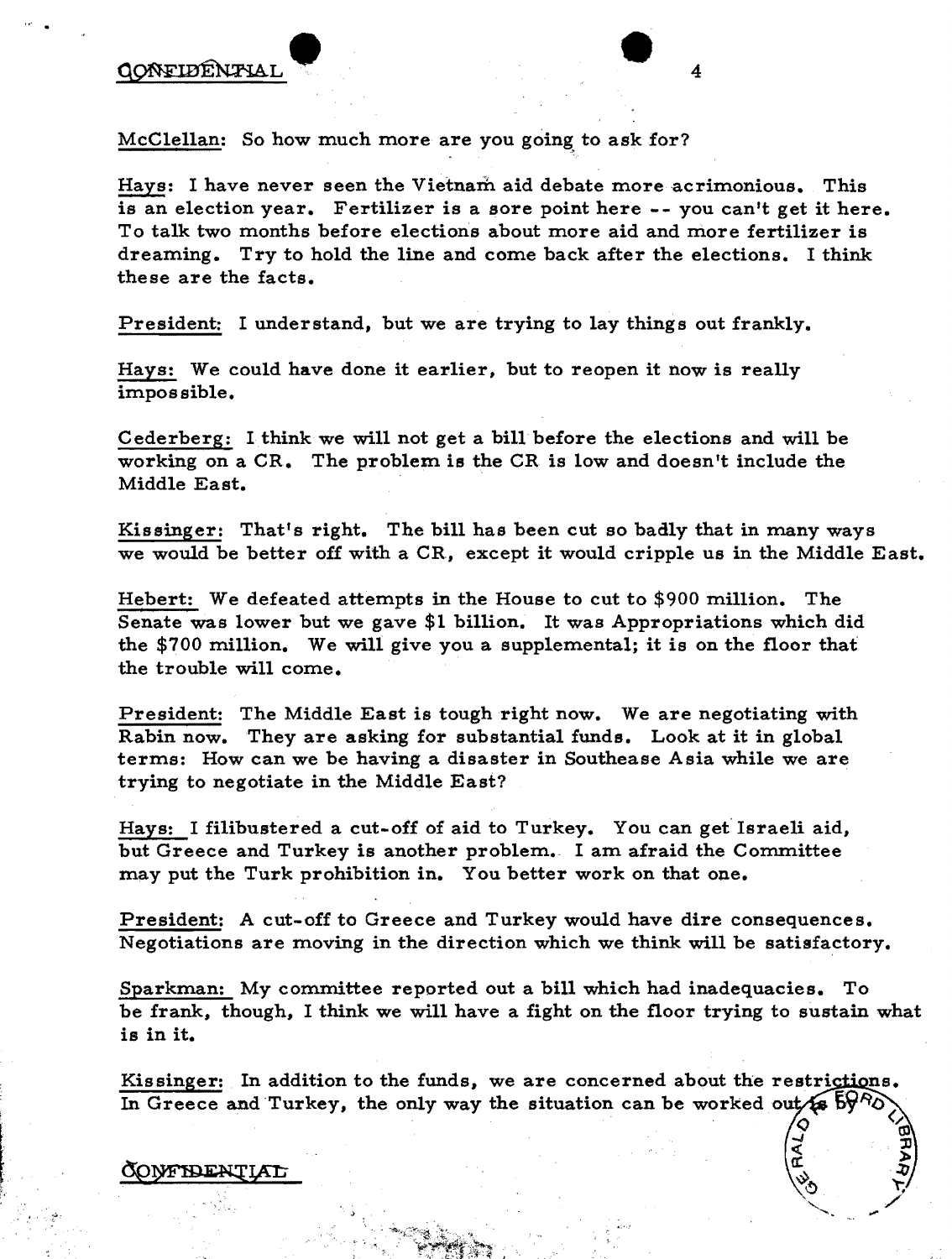ONEIDENTIAL

...

American influence on the Turks. We have been husbanding that to use in the negotiations to get what is necessary. If we cut beforehand, we get nothing for it, and the Greeks get nothing for it. Turkey can't move except in the context of negotiations.

5

Hays: You should tell this to the House Foreign Affairs Committee.

Mahon: It is evident to me that there won't be a foreign aid appropriation bill by recess. We will need a new CR. If we could get a standard CR without gimmicks -- without Mideast funds -- we could avoid the restrictions for awhile.

Cederburg: But I think the CR would be amended to include the restrictions.

Speaker: A CR is modified by any authorization bill passed.

Kissinger: Our problems are not Israel, but Egypt and Syria.

Hays: But you have to tie them together to get anything for Egypt and Syria.

President: There are some very delicate problems which rely on use of contingency funds. It's almost gone. We will account for it after, but can't do it now.

Sparkman: I think we should take no action on Greek-Turkish aid until Kissinger finishes negotiations.

President: I agree. The situation in Greece is touchy. The government could go sharply right or left.

Kissinger: I say this privately -- Karamanlis has a tough problem. He has to maneuver to isolate the Papandreou group and to make anti-American statements to preempt the left.

Mahon: It is the consensus that we have a CR until November.

Speaker: I am not sure you should have a bill before January or February. How about the Senate?

Byrd: We had intended to take a bill up next week but could probably defer it until after recess. But we should make a CR until February.

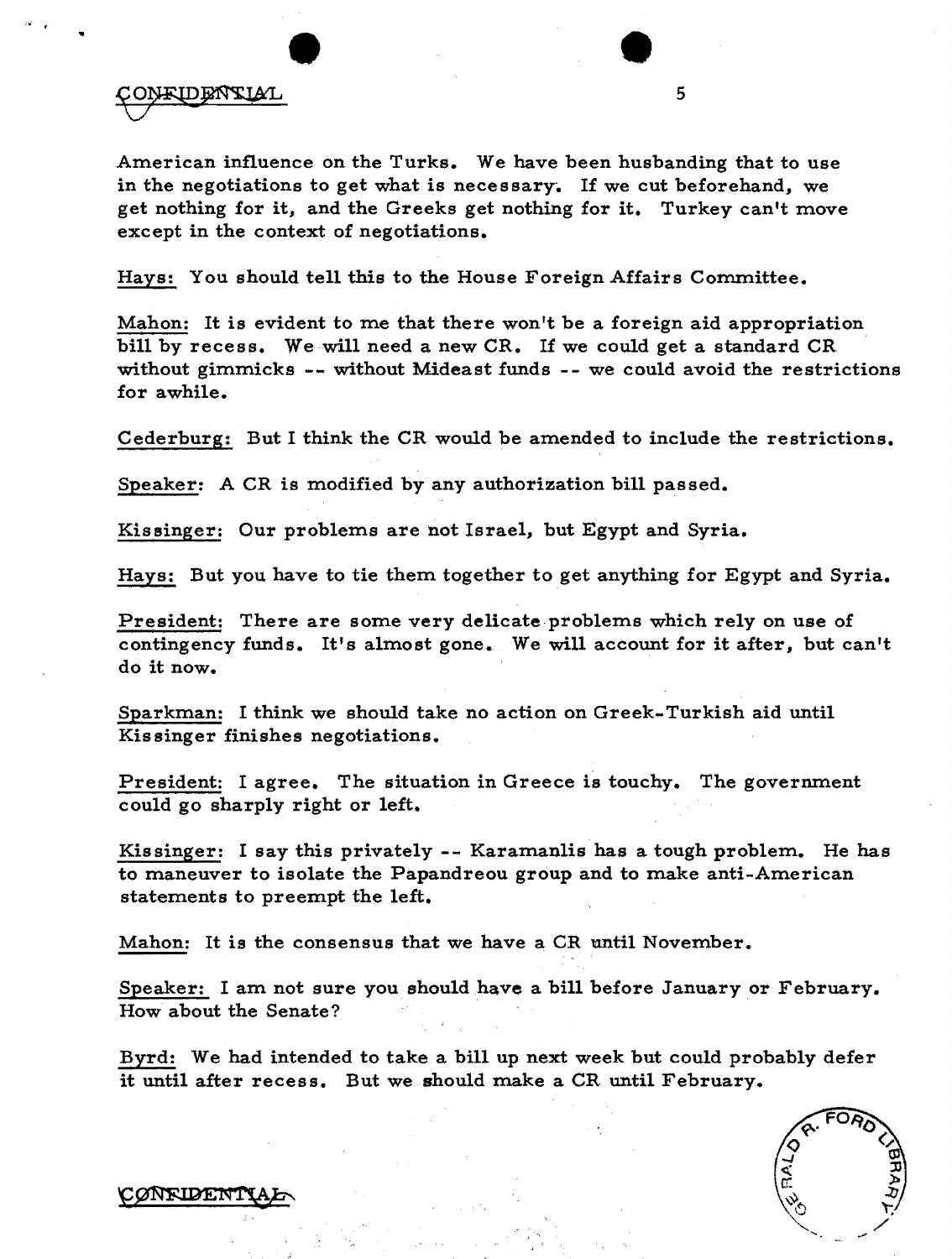ØNFIDENTIAI

 $\bullet$ 

Kissinger: We will pay a price in the Mideast, but maybe the President could use PL 480 to tide us over. I think the CR route is better. We will see what we can piece together.

Albert: If we pass a CR until February and then pass an authorization, does that change the CR?

Cederberg: But the CR could be subject to amendment.

Hays: Get a rule.......

President: Meanwhile, Henry and I will meet with the Foreign Affairs and Foreign Relations Groups next week. We will lay on the talk.

Albert: This will be one of our toughest jobs. There is a philosophical antipathy to aid.

Cederberg: Has anyone talked to the Greek leaders?

Kissinger: Yes. They aren't as well organized as the Israelis. The ones we talked to have left supportive and they understand our strategy is the only one. Only our influence on the Turks is the only way to help the Greeks.

Cederberg: The leader of AHEPA just sent me a letter asking for the Turkey aid cut-off.

Byrd: I think Kissinger should come up to talk to the Republican and Democratic caucuses.

Scott: Can you make it next Tuesday?

Kissinger: I will try.

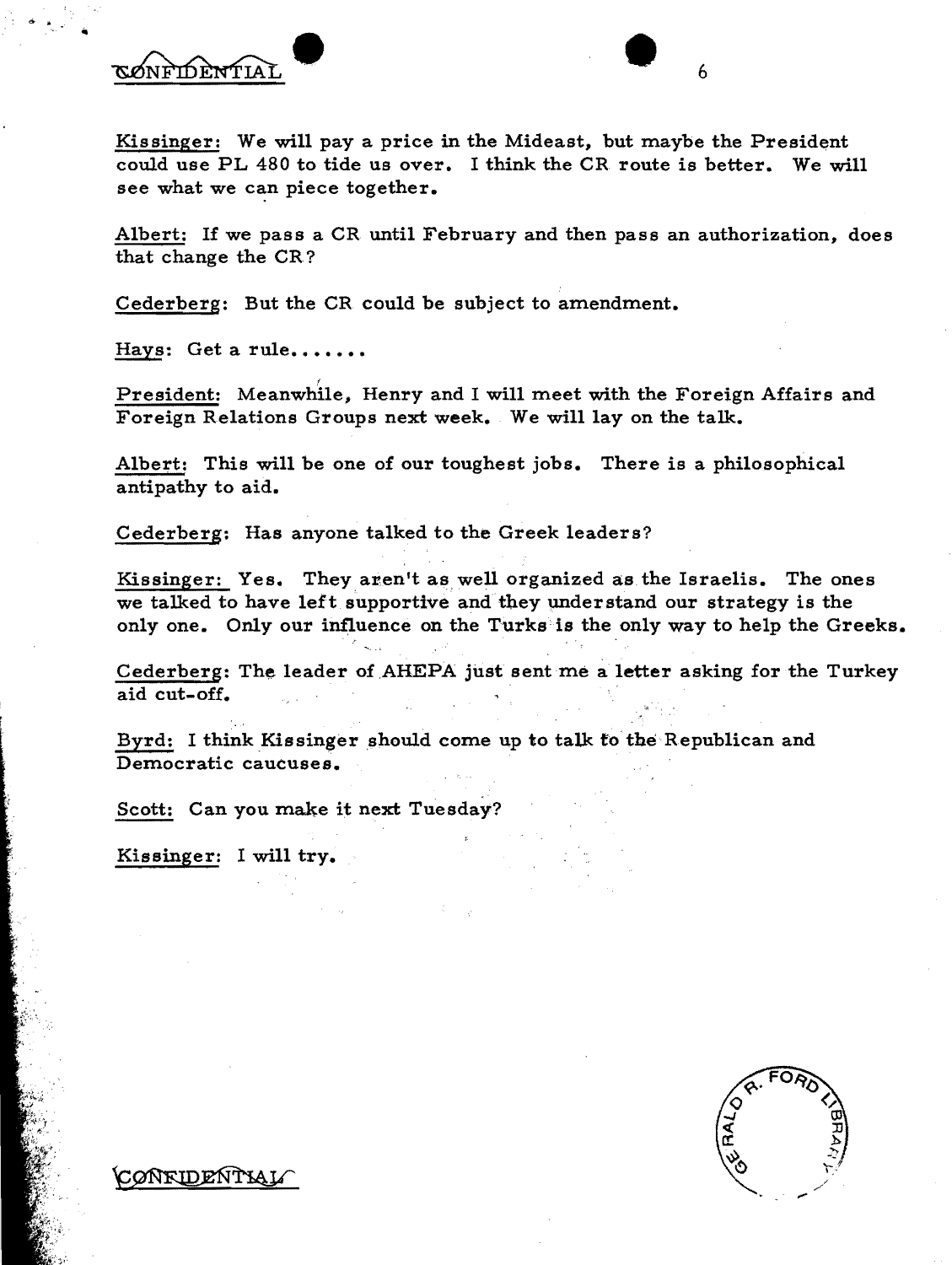Leadership Metring<br>Faceya Paid 12 Sept 74 P Opponett your couring recognation pour hour qu'un une, I avec transpoint dont important en man untry gaing buch & h B J am in this win on this get. Won't to talk on this piro for a unwhit them K. I hast w/ Kermy morning fammer hr. We face a smaller ef dij proto avec c'evald. Whether it seg, mis, centant as G & T, or whether of SU hypne lazen grandevorle pas ALTE Tiell, as all E un ordere thying to him close earp, we forced up probo x tough decomp . I writed & get lending Together to hay not - parts w/ fine . That gets to legés - un monst han what we med. Depayage I sported what you has bord the todi. In ant and the is a fest we must assert that what we trying to be in vue is worth clostonged theme commet those funds Mouraisments contrin pleasably + an adquate and of more, There is project of married without in My also un WE Went true crise in Eypon Me hyse books for frank discognes. Strein bezognat Patriment obrait oppertunitie  $A$  - enoted now atrice. SU has gone not of compte unité qual ation - in soffit une famig bot proprité In ME cre foring dij ingot Difts phase ton to than profile of at embys them to negot to went to theme for industry We me instang pay to This by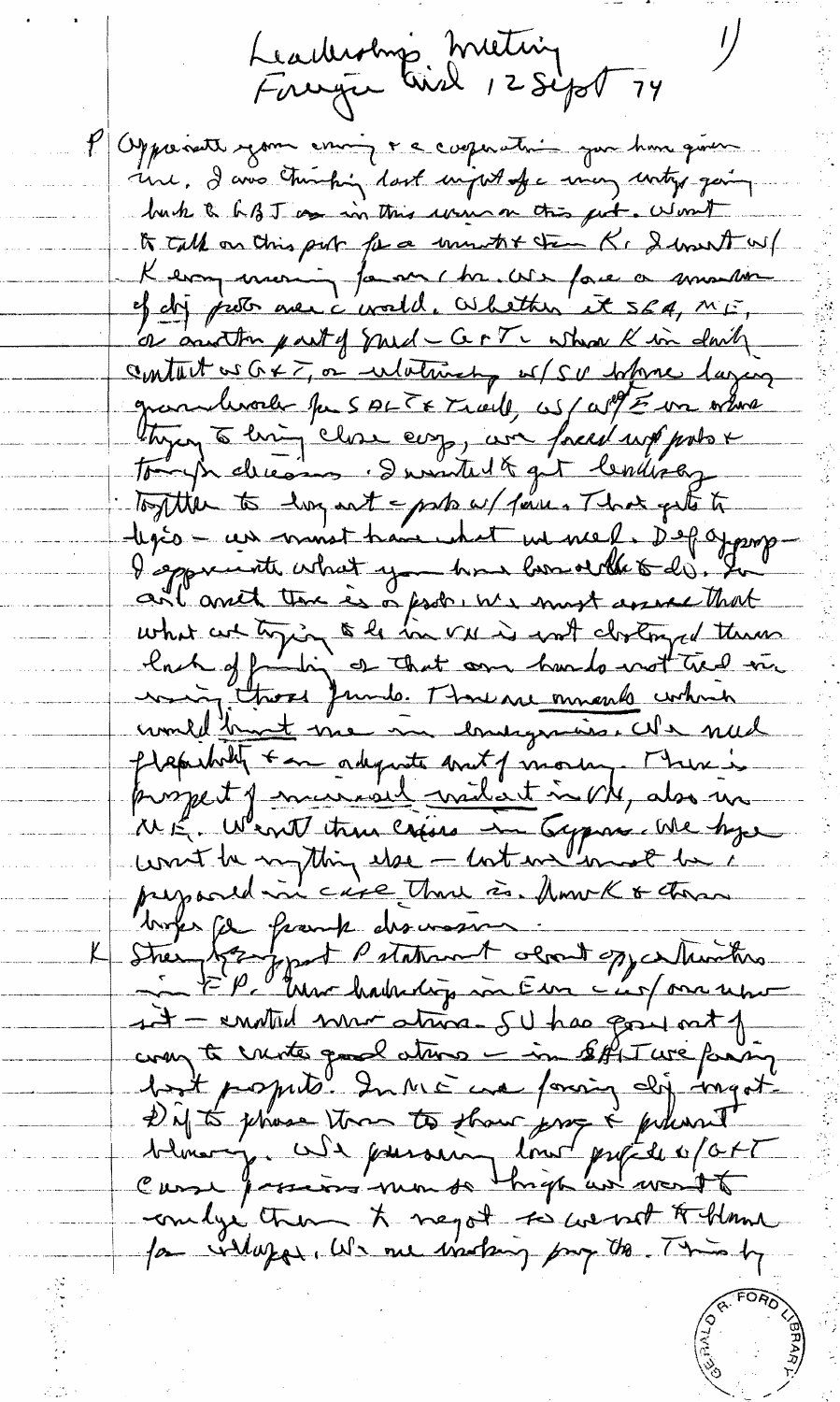my of br hyrand. L 5 E A, prît of money a witness If an Ing and of VIL it would oppet on whole K comta avec to small, it matters with wether it is lovely too bitte or montres bitte Du MAP, uplat - avit - approp can 2, what does that do to a soldier marche. Fly mark mentally says and that at a least <u>-Invalttles c sit in SVM</u> K Sta minor egale The pay is as important comme was cut + incide sayged Than they gone we think NVM on brook of decising whether a cont ti go mil. To extent we cont but we enemige mil action. le not a multin permission - un dont hun<br>cropp we dont what we can commediging descritagente raggilly Us notice fulle en cepsel tration There is one once. There is 77 multion for F-5 a which can be used. We agree, but we will have to wear in far  $\mathsf{K}_+$ Information - wit in p. On you side fundo are latally much put - use good 5 ye project we find correct way is of going just to with cause you can nave grée pixes of pourt 60 les ministres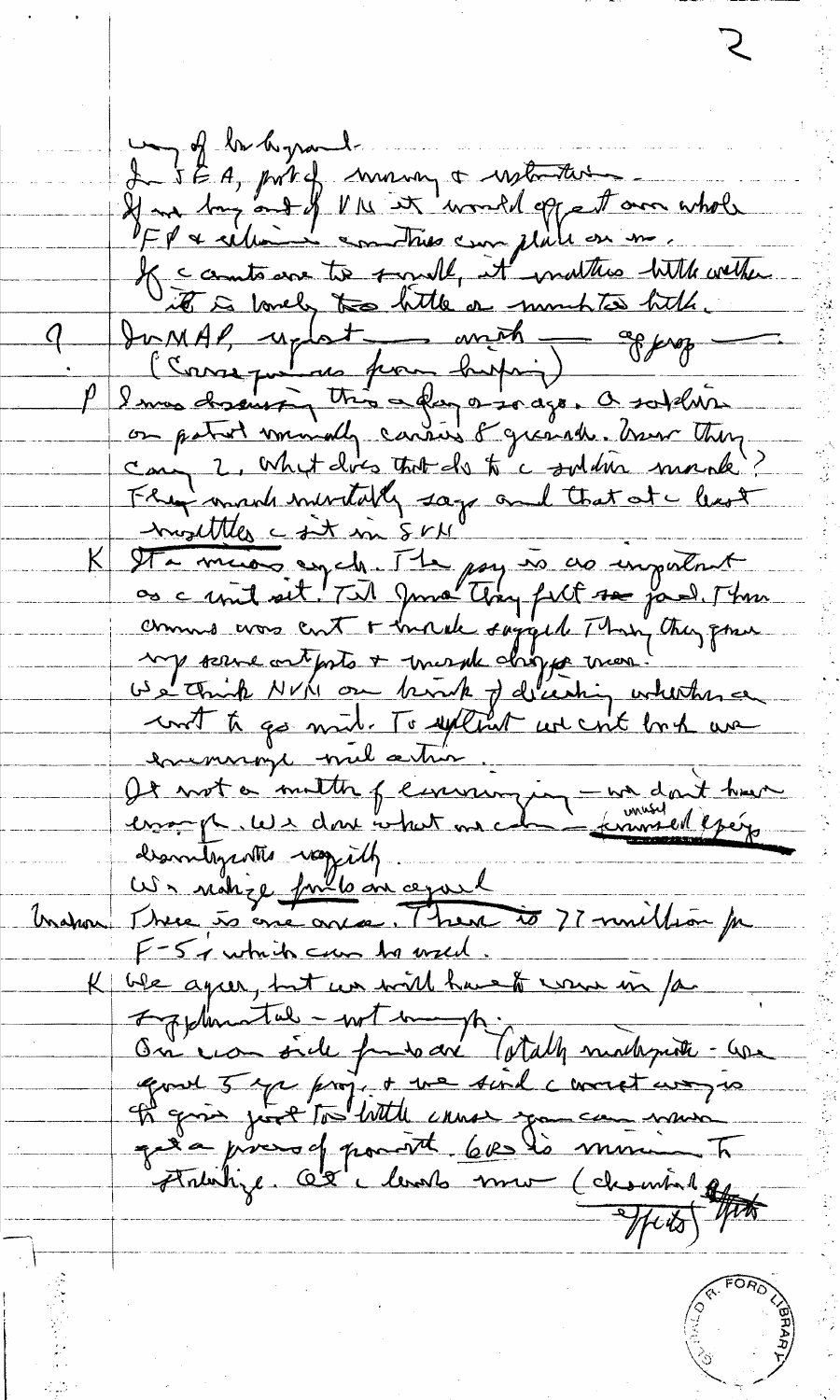$\sum$ Ford & fail with how wish turnswhich, This has t de cuy pointains étabolités de June avec avec massacel as (Maitri regnt pag temes à un aut febres) Outrad Jants as Industand. Many till me home Sterring come mit of DOD W/0 meethod to let 5th he tracend. This Jen Chine me upmand for papacerating. t w) textition up it should be enough. Thou were<br>frerain title en déel. Thou have returned tent. I trick  $\frac{\mu}{\sigma}$ Starten Must have med experience hunderdy on controm, NVN forms have trajed since agreement  $\mathcal{K}_$ om Tatis, but we have it is that were there Uneffehant des de Janvier  $k$  for in vil + 150 m ein huban Question. We can't provide K or this money upt comes we have to try to hold line more of try in Tout mois par paire. Hage Monn sur vn ail debute mon aciennaire. J'his is an shitting year, Futilizer a see point town you count get it has. To tak 2 mas hype chitos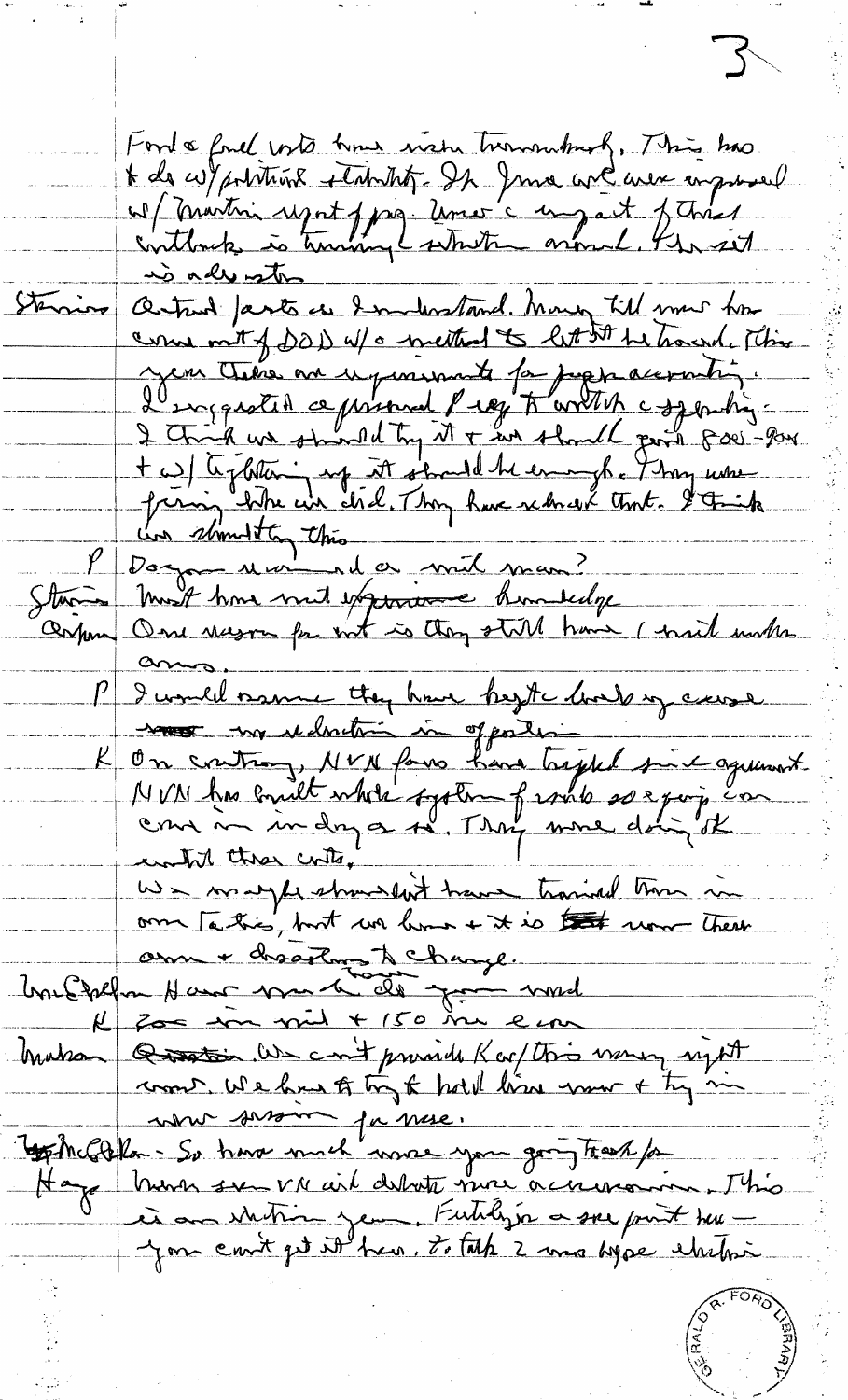about more and + faithtinger - is chroning. Tought an pets P I windhatand, but we tying to long things out Harp von militaire dues it worker, but to exper now Cedorfey stations! Il Thats riggin. The town has been with to truth that Holand We defected attempts in Home & CM AT Power will. oppep which did = 700 mil Us will pur you P (b) NIF is trough argit word, Wa surporting<br>w) Rotin troor, The crois of whin for Kap & filihrential or intoff of cirt7. Tumber 700100 unch as that P a contrit G+T could have chie consequences-hyst  $\frac{d}{dr}$ mon Un entre regulat ant ce bill which had madagement Sparkman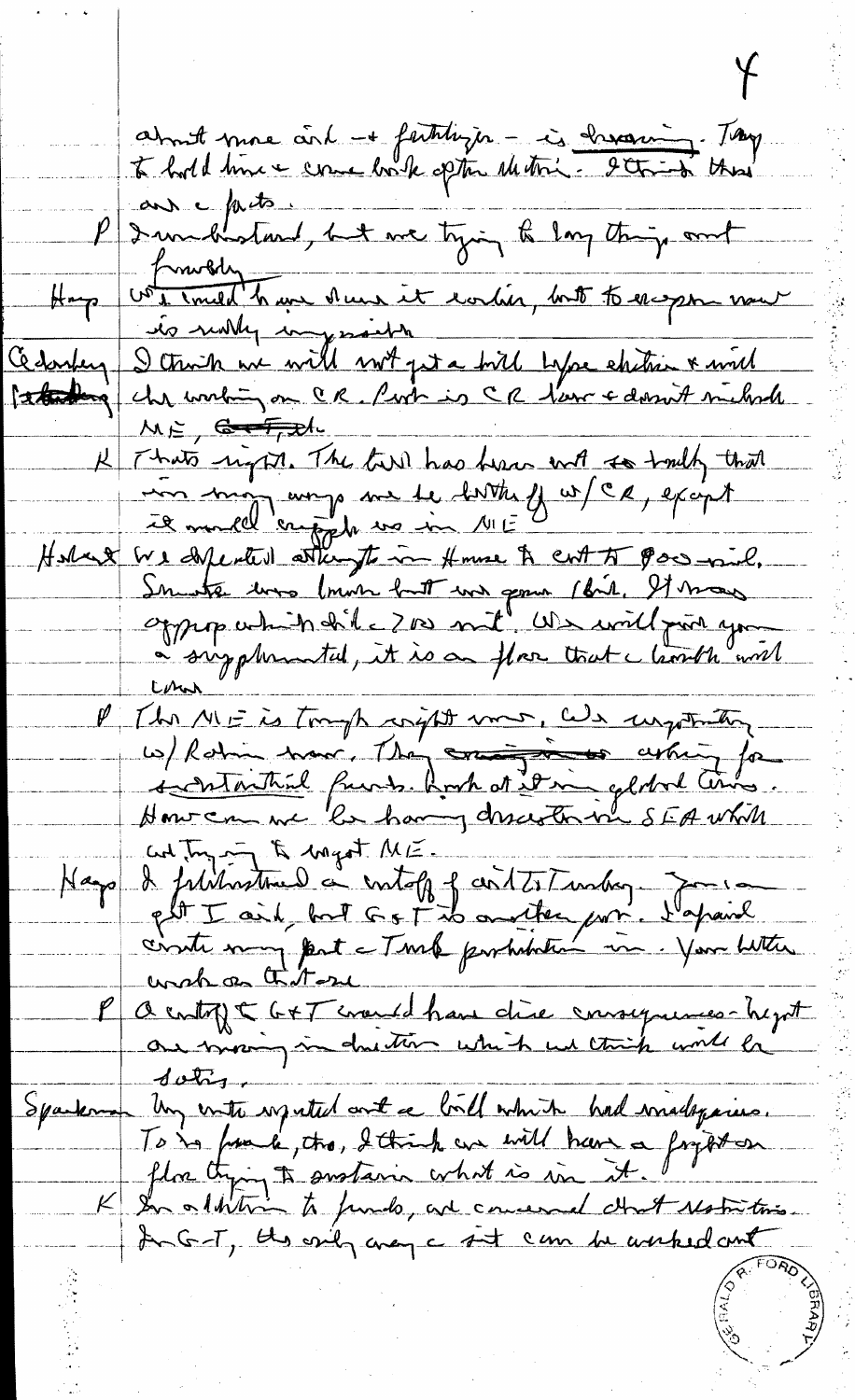ie by U.S. implement con I who we have husbanding that to was in myst to get what is newsay. If working faith. The and work users in contract  $+$ gregot Hay for the 12 till This is HFAC.<br>Mahan Ecritist A me that three word be FQ copporte tive try recess we will week a new ck. If in carded oft a startant CK W/O quinink - w/O ME funts - we conflament <del>approption c</del> estatistic foracutile Celulary But 2 think c car would be commanded to wachroad of ttre restrictions Robert Our pols are not I, but E, i Syria Hays But you hard to the transferre to get any thing factors Sparkom I Unik un startel take modifier on 6 + ord united K Jimites corpot<br>Japar Sit m G is touch, Cent could go wort staye righter byt. R Penitty. Konomantis tro temps part. He tre to transmuse Moyen It steeringst c'hyt. "<br>System d'unt sine you start une bann a CR soutil hour.<br>System d'unt sine you start have a bill lifere famie Fib Byrk We had intended to Technic land up next week look He less will pay a price in ME, but naph Pauld<br>hoe Ph a to F title no come . I think CR with<br>Jutter . We see what we can prie together